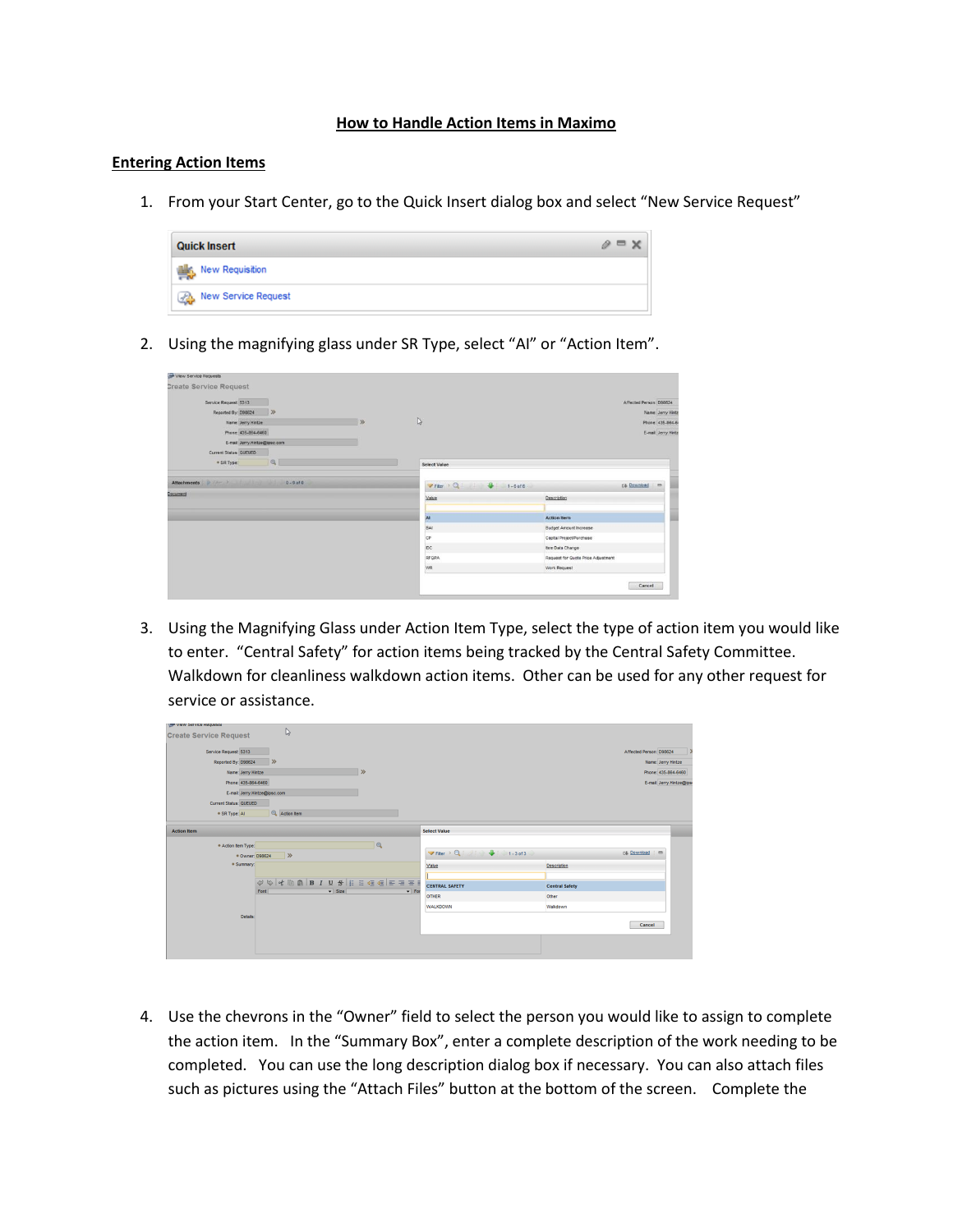entry process by hitting the "Submit" button. Note: you will briefly see a dialog box at the top saying the process has started. No other changes are made to the screen.

## **Reassigning an Action Item**

1. Find the action item you would like to move. Since you are the now the "Owner" of the Action Item, it should show up in your Start Center.

|                          |                                                                                  | The cusual coursincrayon: The nabial partials. The create new retubilities Ne woon's careful retubilities. The observation of |               |                    |              |
|--------------------------|----------------------------------------------------------------------------------|-------------------------------------------------------------------------------------------------------------------------------|---------------|--------------------|--------------|
|                          | Service Requests Assigned to Me $\forall$ Fitter $\rightarrow$ Q $\rightarrow$ 2 |                                                                                                                               |               |                    | $Q \equiv X$ |
| <b>Service Request</b>   | Summary                                                                          | <b>Request Type</b>                                                                                                           | <b>Status</b> | <b>Status Date</b> |              |
|                          |                                                                                  |                                                                                                                               |               |                    |              |
| 5315                     | Clean up the gum stuck to the floor of your office                               | Al                                                                                                                            | <b>INPROG</b> | 12/15/15 11:30 AM  |              |
| <b>Set Graph Options</b> |                                                                                  |                                                                                                                               |               |                    | $1 - 1$ of 1 |

2. Open up the Action Item and change the "Owner" field using the chevrons to the new person responsible to complete the action item then depress the route work flow button at the top of the screen. The dialog box below will appear. Select "Reassign the Action Item" and then complete the process with the "OK" button.

| $=$ Fed.<br>Select Action                                                                                     |               | <b>FBB / + + + 8 B O C - 3 m Z &amp; B + 8 B #</b>    |                                                 |  |
|---------------------------------------------------------------------------------------------------------------|---------------|-------------------------------------------------------|-------------------------------------------------|--|
| Related Records Log Service Address Map<br>Service Request                                                    |               |                                                       |                                                 |  |
| Service Request \$312                                                                                         | Owner D80363  |                                                       | Owner Group:                                    |  |
| Related Work Order                                                                                            |               |                                                       |                                                 |  |
| <b>Address Information</b>                                                                                    |               |                                                       |                                                 |  |
| $\gg$<br>Service Address:                                                                                     | 园             | $\mathbb{R}$                                          | Ctv                                             |  |
| Formatted Address:                                                                                            |               |                                                       | $\alpha$<br>State/Province:                     |  |
| Street Address:                                                                                               | 明             | <b>Complete Workflow Assignment</b>                   |                                                 |  |
| <b>User Information</b>                                                                                       |               |                                                       |                                                 |  |
| Reported By: 098624 20                                                                                        |               | Task: New Action tem assigned to you                  |                                                 |  |
| Name: Jerry Hintze                                                                                            | 35            | <b>Action</b>                                         |                                                 |  |
| Phone 435-864-6460                                                                                            |               | Respond this Action fem<br>C Reassign this Action tem |                                                 |  |
| E-mail Jerry Hintzedband.com                                                                                  |               |                                                       |                                                 |  |
|                                                                                                               |               | Memo: Please have Lab Techs clean.                    |                                                 |  |
| <b>Action Herry</b>                                                                                           |               |                                                       | Earlier Memos P Fiter > 1 1 0.040 6.040 6.000 m |  |
| * Action tem Type: WALKDOWN                                                                                   | a             | Person<br>Memo                                        | Transaction Date +                              |  |
| >> Cindy Jones<br>+ Dwner: D80363                                                                             | 78            |                                                       | No cover to display.                            |  |
| Summary: Clean up the trash on the ground floor of Water Treatment Building near the squth-east roll-up door. |               |                                                       | $-OR$<br>Reassign<br>Cancel                     |  |
| UVIONBIUSE EGGETTE / N'                                                                                       |               | $-100 -$<br><b>HALF FOR BOO</b>                       |                                                 |  |
| Fort<br>$-$ Size                                                                                              | - Format None | ۰                                                     |                                                 |  |

Note: if you hit the "Reassign" button in the dialog box it will accomplish the same thing. It will require you to reenter the "Owner" field a second time.

## **Completing an Action Item**

1. Find the action item you would like to complete. Since you are the now the "Owner" of the Action Item, it should show up in your Start Center.

|                                                                                  |                                                    | The custome contention about The nichael settings. The create item retubered Net would existing retubered Ad obtains or return |               |                    |              |
|----------------------------------------------------------------------------------|----------------------------------------------------|--------------------------------------------------------------------------------------------------------------------------------|---------------|--------------------|--------------|
| Service Requests Assigned to Me $\forall$ Fitter $\rightarrow$ Q $\rightarrow$ 2 |                                                    |                                                                                                                                |               |                    | $\theta = X$ |
| Service Request                                                                  | Summary                                            | <b>Request Type</b>                                                                                                            | <b>Statu</b>  | <b>Status Date</b> |              |
|                                                                                  |                                                    |                                                                                                                                |               |                    |              |
| 5315                                                                             | Clean up the gum stuck to the floor of your office | Al                                                                                                                             | <b>INPROG</b> | 12/15/15 11:30 AM  |              |
| <b>Set Graph Options</b>                                                         |                                                    |                                                                                                                                |               |                    | $1 - 1$ of 1 |

2. Open the Action Item by hitting the desired Service Request number. At the bottom of the portlet titled "Action Item" is a window called "Response". Maximo is looking for data in this text field to indicate that the work has been completed. The person assigned the Action Item